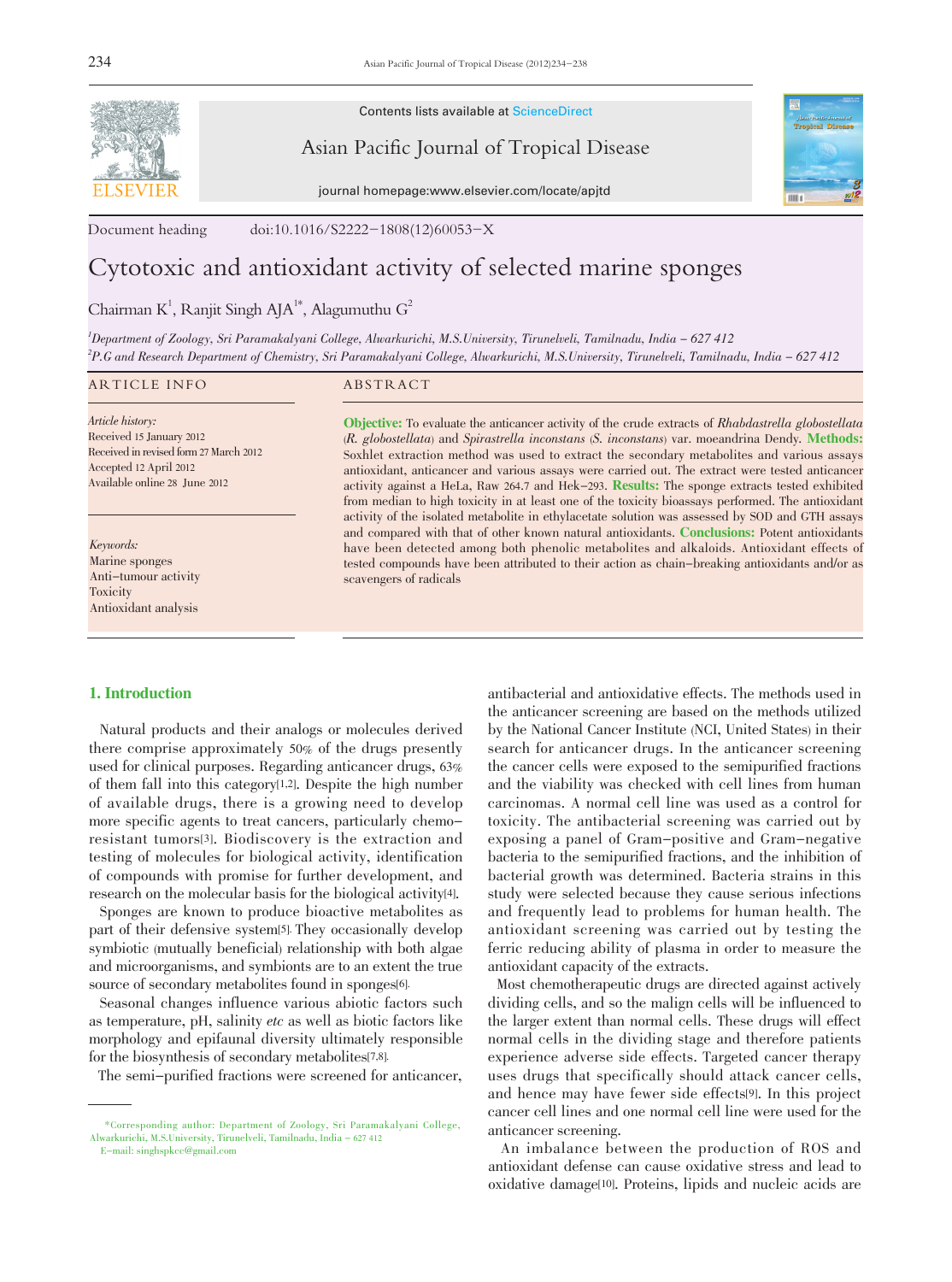prone to oxidative damage which in a worst case scenario may lead to a number of serious conditions such as cancer, cardiovascular diseases and Alzheimer's disease[11].

 Various phytochemicals present in sponges help in providing protection against cancer, cardiovascular diseases, dementia, cataract, macular degeneration, ageing and various other disorders associated with increased oxidative stress. These phytochemicals act as antioxidants which intercept free radicals and protect the cells from the oxidative damage[12]. Marine sponge extracts from unused by-products such as head and viscera of salmon have been investigated as cheap sources of natural antioxidants[13]. Besides, the accumulation of antioxidant molecules in fish gonads has also been studied mainly exploring the protection of embryos during the first stages of development[14].

 Relatively few works were carried out to investigate antioxidant properties of marine natural products isolated from sponges[15,16]. The aim of this work was to study a distribution of sponges containing antioxidants in the phylum Porifera and to investigate marine natural products responsible for an antioxidant activity of ethylacetate extracts from sponges. Antioxidant activities of the majority of extracts have been caused by the presence of phenolic or heteroaromatic compounds.

 Antioxidants are classified as preventative when they prevent formation of free radicals. Others are classified as radical scavengers, functioning to halt further propagation of chain reactions. The final class of antioxidants consists of repair molecules which ameliorate oxidative damage to a cell methods to quantify antioxidant activity have been an important component of biomedical research.

# 2. Material and methods

#### 2.1. Sponge collection

Samples of R. globostellata and S. inconstans var. moeandrina Dendy were collected by scuba-divers at depths of 15 m (first collection) and 7 m (second collection), on Tuticorin gulf of Mannar, in the state of Tamilnadu. The sponge collection was made in March, 2010 and these samples were directly immersed in ethyl acetate. Samples from the second collection in May, 2011, were immediately frozen under dry ice  $(-20^{\circ}\text{C})$ . Both collections were sent to the laboratories, Department of Zoology, Sri Paramakalyani College, and Alwarkurichi. All samples were maintained at  $-20$   $\degree$ , and subsequently identified by Dr. PA Thomas, National Institute of Marine Sciences and Technologies, New Delhi.

### 2.2. Extract preparation

 The sponge was extracted in ethylacetate (which was reserved) and the remaining material was sequentially extracted four times by maceration in ethylacetate (0.3 g/mL), over 4 days. The ethylacetate solution was reserved each of these days. After the fourth day, the solutions were blended, filtered, concen-trated in a rotary evaporator and dried in a SpeedVaccum evaporator. A portion of the solution extracted from samples collected in 2011 was partitioned against hexane (1:1, v/v) (100%), the lipid portion was removed, and then the polar fraction was dried in a SpeedVaccum evaporator.

# 2.3. Cell culture and cytotoxicity evaluation

 The HeLa (Human cervical cancer cell lines), Raw 264.7 (Mouse leukaemic monocyte macrophage cell line) and HEK-293 (Human kidney cell line) were obtained from American Type Culture Collection, Manassas, VA, and cultured in Dulbecco's modified Eagle's medium supplemented with 10% fetal bovine serum (FBS), 2mM glutamine and 100  $\mu$  g/mL Penicillin–Streptomycin incubated at 37  $\degree$ , humidified atmosphere with 5% CO<sub>2</sub>. Cytotoxity of the crude extract II, III, A, B, C and D were measured using MTT[3-(4, 5-dimethylthiazol-2-yl)-2, 5-diphenyltetrazolium bromide (Sigma, St. Louis, USA)]assay. For this, the cells were grown at a concentration of 5 x 103 cells/well in 96 well plates. After 24 h, cells were washed with fresh medium and were treated with different concentrations of crude extract  $(12.5, 25, 50 \text{ and } 100 \mu \text{ g/mL})$ . The cells without the addition of crude extract were taken as control. After 24 h incubation, 100  $\mu$  L of MTT (1 mg mL-1) solution was added and further incubated for 4 h at 37  $\degree$ . Finally 100  $\mu$  L DMSO was added to solubilize the formazan salt formed and the amount of formazan salt was determined by measuring the OD at 540 nm using a GENios® microplate reader (Tecan Austria GmbH, Austria). The relative cell viability was determined by the amount of MTT converted into formazan salt. Viability of cells was quantified as a percentage compared to that of control. The experiment was carried out in triplicate and the data were expressed as mean from these three sets of experiments.

# 2.4. Antioxidant Assay

#### 2.4.1. Animals used

 Healthy and pure strain male albino rats (Rattus norvegicus), ranging from the body weight of 150-200 g were procured from the Department of Experimental Medicine, Central Animal House, Nagercoil and used for the experimental study. The animals were housed in polypropylene cages at  $(24 \pm 2)$ °C and were fed with proper food and water ad libitum throughout the experiment. The experiment got clearance from the Institutional Animal Ethical Committee.

# 2.4.2. Toxicities studies

 Acute toxicity study for WAELI was performed by Miller and Tainter method 20 to determine lethal dose  $(LD_{50})$ . CMC (0.025%) was used as vehicle to suspend the extracts and the suspension was administered intraperitoneally. One tenth of the  $LD_{50}$  was used as a maximum dose of exacts tested for acute toxicity. The dose was selected for evaluation of heteroprotective activity *i.e.* 400 mg/kg.

#### 2.4.3. Selection of experimental animals

The animals were divided into 7 groups with 3 rats each.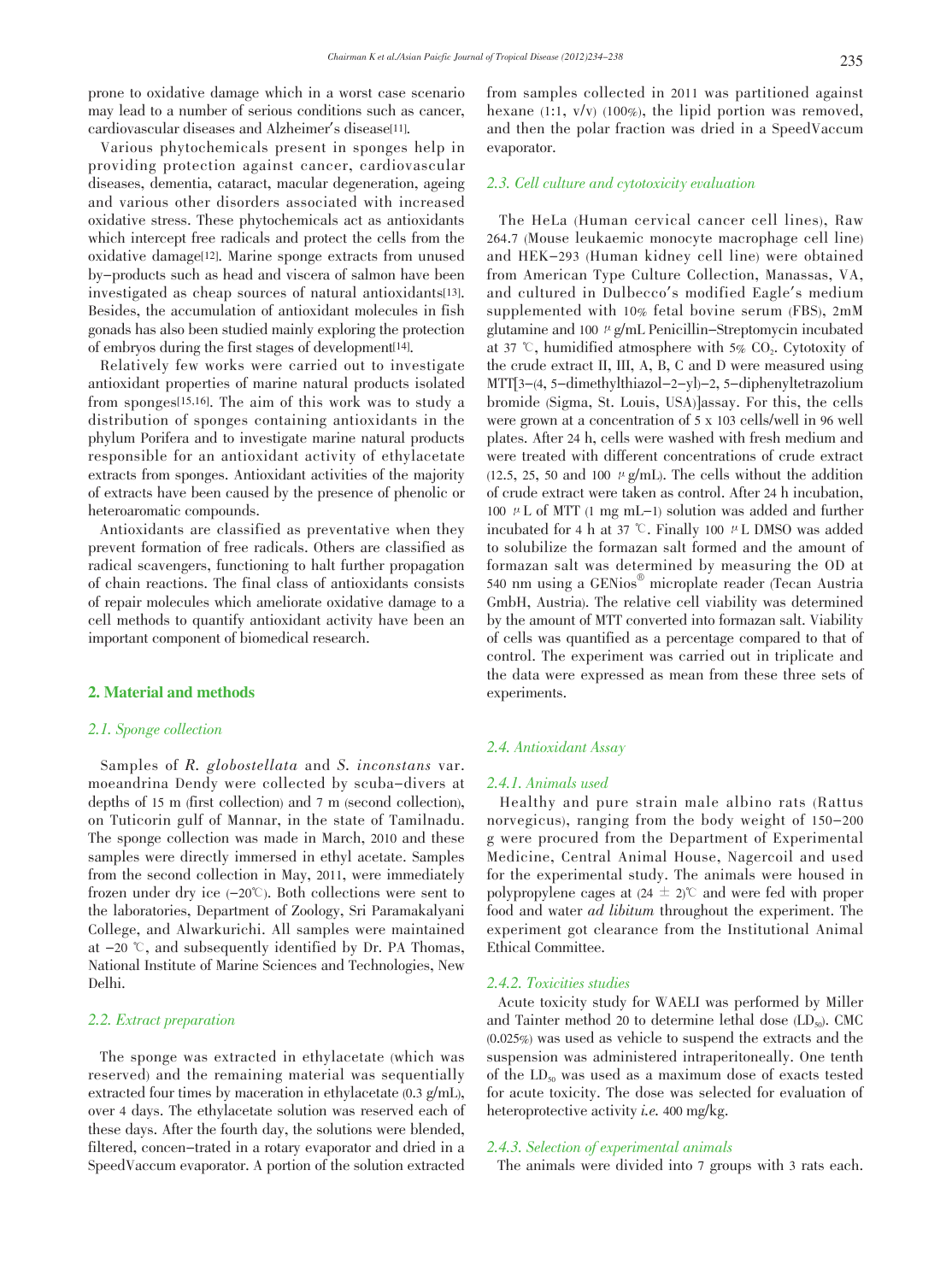Out of 7 groups, group I served as normal control and received water. Group II served as aspirin control received aspirin (200 mg/kg). The remaining 6 groups served as treated groups received ranitidine  $(50 \text{ mg/kg})$  – a standard drug and sponge extracts administered in different doses (2, 4, 6, 8 and 10 mg/kg). All the doses were administered orally once daily for 14 days. From the 6th day onwards, animals in groups III to VIII received aspirin (200 mg/kg) orally, one hour after the administration of the drugs.

### 2.4.4. Superoxide dismutase (SOD) activity

 The inhibition of reduction of nitro blue tetrazolium (NBT) to blue colored formozan in presence of phenazine metha sulphate (PMS) and NADH was measured at 560 nm using n-butanol as blank. One unit (U) of enzyme activity was defined as the amount of enzyme that inhibits rate of reaction by 50% in 1 min under the defined assay conditions and the results had been expressed as U of SOD activity/mg protein.

# 2.4.5. Reduced glutathione activity

 Reduced glutathione was estimated as total non-protein sulphydryl group by the method as described by Moron et al (1979). Homogenates were immediately precipitated with 0.1 mL of 25% trichloroacetic acid and the precipitate was removed after centrifugation. Free SH groups were assayed in a total 3 mL volume by adding 2 mL of 0.6 mM DTNB (5,5'-Dithio-bis 2-nitrobenzoic acid) prepared in 0.2 M sodium phosphate buffer (pH 8.0), to 0.1 mL of the supernatant and absorbance was read at 412 nm using a Shimadzu UV-160 spectrometer. GSH was used as a standard to calculate millimoles of SH content per gram of tissue.

#### 2.4.6. Assay of catalase

 Catalase activity was determined by the titrimetric method. To 1 mL sponge extract, 5 mL of 300  $\mu$ M phosphate buffer (pH 6.8) containing 100  $\mu$ M hydrogen peroxide (H<sub>2</sub>O<sub>2</sub>) was added and left at  $25^{\circ}$  for 1 min. The reaction was stopped by adding 10 mL of  $2\%$  sulphuric acid, and residual  $H_2O_2$  was titrated with potassium permanganate (0.01N) till pink colour was obtained. Enzyme activity was estimated by calculating the decomposition of  $\mu$  M H<sub>2</sub>O<sub>2</sub> per min per mg protein<sup>[17]</sup>.

#### 2.4.7. Assay of glutathione peroxidase

 To 0.2 mL each of 0.8 mM EDTA, 10 mM sodium azide, 1mM GSH, 2.5 mM  $H_2O_2$ , 0.32 M phosphate buffer (pH 7.0) and sponge extract were mixed and incubated at 37  $\degree$ C for 10 min. The reaction was arrested by the addition of 0.5 mL of 10% TCA and the tubes were centrifuged at 5 000 rpm for 5 min. To 0.5 mL of supernatant, 3.0 mL of 0.33 mM phosphate solution and 1.0 mL 0.6 mM DTNB reagent were added and the colour developed was read at 420 nm immediately. Graded amount of standards were also treated similarly. Glutathione peroxidase activity was expressed as  $\mu$ g of glutathione utilized per mg of protein[18].

# 3. Results

3.1. Cytotoxicity assay

 These results were expressed as percent viability and as total number of viable cells (Figure 1-3). The tests started with ethylacetate extract. The extract (sample II, III, A, B, C, D) was cytotoxic only at concentrations of 12.5 g/mL and 100 g/mL. Viability decreased following a dose/time res-ponse curve. There was no significant difference between control viability and treated cells.



Figure 1. Anti Cancer Activity(Raw 264.7)



Figure 2. Anti cancer activity(Hela)



Figure 3. Cell viability normal cell line(HEK-293)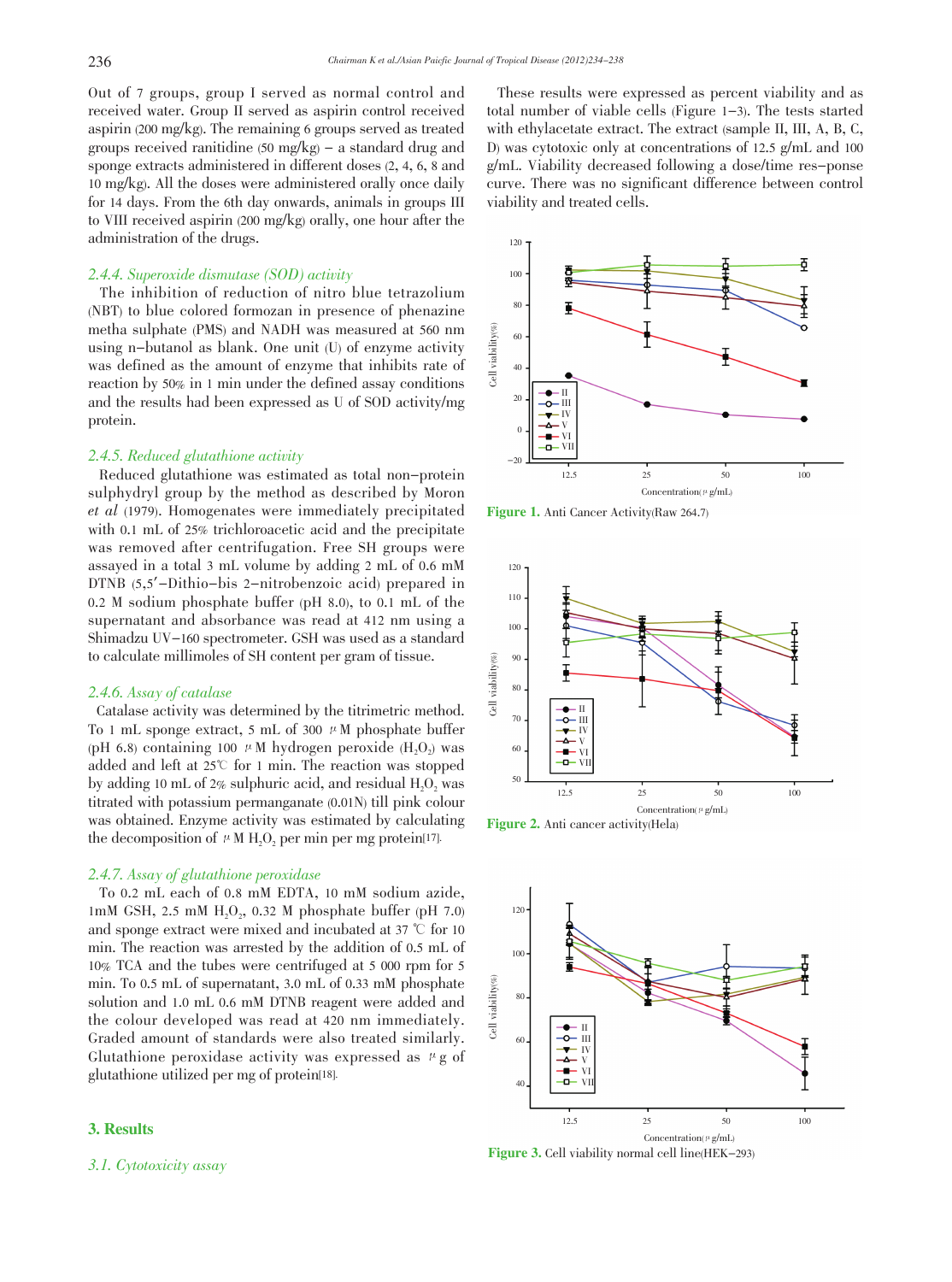# 3.2. Antioxidant assay

The hepatic SOD activity was increased by 4.5 $\pm$ 0.05 (P < 0.05) and 5.9 ± 0.06 ( $P < 0.05$ ) in the extracts of R. globostellata and S. *inconstans* var. moeandrina Dendy compared with the control group. In immunosupressed animals, it showed a decrease in SOD activity (Table 1).

#### **Table 1**

Modulatory influence of  $R$ . globostellata and  $S$ . inconstans var moeandrina Dendy on antioxidant enzyme profiles in the extrahepatic organs of rats.

| Group                              | SOD <sup>a</sup> | $CAT^b$                | $GPX^C$                  | $GR^d$                   | GSH <sup>e</sup>  |
|------------------------------------|------------------|------------------------|--------------------------|--------------------------|-------------------|
| I Control                          | $4.5 \pm 0.005$  | 29±0.10                | 20±1.86                  | $33 \pm 1.80$            | $0.97 \pm 0.13$   |
| II (Aspirin)                       | $4.7 \pm 0.05$   | $44\pm 0.06$           | $33\pm2.55$ <sup>*</sup> | $40\pm3.89$ <sup>*</sup> | $1.60 \pm 1.19$ * |
| III $(2 \text{ mg}/100 \text{ml})$ | $3.9 \pm 0.05$   | $96±5.20$ <sup>*</sup> | $33\pm2.47$ *            | $41\pm2.77$ <sup>*</sup> | $1.70 \pm 0.16^*$ |
| IV $(4 \text{ mg}/100 \text{ml})$  | $5.9 \pm 0.06$   | $98±5.20*$             | $94\pm5.20^*$            | $44. \pm 1.77$           | $1.54 \pm 0.17$ * |
| $V(6 \text{ mg}/100 \text{ ml})$   | $4.1 \pm 0.05$   | $23 \pm 0.12$          | $12\pm0.03$              | $21 \pm 0.10$            | $0.77 \pm 0.10$   |
| $VI$ (8 mg/100ml)                  | $4.4 \pm 0.04$   | 38±0.16                | $25 \pm 0.16$            | $40\pm0.07$              | $1.53 \pm 0.03$   |
| VII (10 mg/100ml)                  | $3.8 \pm 0.05$   | $41 \pm 0.6$           | 29±0.30                  | 59±0.02                  | $1.82 \pm 0.0$    |

: significant.

CAT activity increased in both R. globostellata and S. *inconstans* var. moeandrina Dendy sponge extract treated animals by 29±0.10 ( $P < 0.05$ ) and 98± 5.20 ( $P < 0.05$ ) relative to control.

GRX activity: R. globostellata and S. inconstans var. moeandrina Dendy sponge extract augmented the GPX activity by  $20 \pm 1.86$  (P < 0.05) and  $94 \pm 5.20$  (P < 0.05) when compared to control group.

The level of GR, the non-enzymatic antioxidant protein was enhanced by 33 $\pm$ 1.80 (P < 0.05) and 59 $\pm$ 0.02 (P < 0.05) by the extracts of R. globostellata and S. inconstans var. moeandrina Dendy sponge (Table1).

# **4. Discussion**

Antioxidant refers to any substance that hinders the reaction of a substance with dioxygen or any substance that inhibits free radical reaction<sup>[20-22]</sup>. Nowadays antioxidants have gained more importance on account of their positive effects, as health promoters in the treatment of cardiovascular problems, atherosclerosis, cancers, the ageing process, etc. Many antioxidant compounds which are naturally occurring in plant sources have been identified as free radical scavengers<sup>[23, 24]</sup>. In present study, in vitro antioxidant activity of the two marine extracts showed potential free radical scavenging activities expressed in IC<sub>50</sub> value 29<sup> $\pm$ </sup>0.10 (P < 0.05) and 98<sup> $\pm$ </sup> 5.20 (P < 0.05), respectively.

Developing countries, which is induced by oxidative stress<sup>[25]</sup>. Hence antioxidants needs thorough search especially safer compounds from plant sources.

Increased oxidative stress encountered in body due to either environmental hazard, or impairment in the body metabolism due to various disease conditions including drugs or having insufficient amount of dietary antioxidants, The oxidative stress has to be curbed by exogenous supply of antioxidants as a choice of therapy or preventive measure. Natural antioxidants that are present in herbs and spices are responsible for inhibiting or preventing the deleterious consequences of oxidative stress.

Currently there has been an increased interest worldwide to identify antioxidant compounds from plant sources which are pharmacologically potent and have small or no side effects for use in protective medicine and the food industry. Increasing acquaintance in antioxidant phytoconstituents and include them in daily uses and diet can give sufficient support to human body to fight those diseases. Phytochemical analysis revealed the presence of tannins, flavonoids, steroids and alkaloids. This study affirms the *in vitro* antioxidant potential of crude ethyl acetate extracts of the marine sponges, with results comparable to those of the standard compounds such as aspirin.

Cytotoxicity assays are widely used method in vitro toxicology studies. It is not only rapid and standardized, but also a sensitive and inexpensive method to measure drug induced alterations in metabolic pathways intergrity which may or may not be related directly to cell death[24]. The crude extracts of marine sponge  $D$ . nigra exhibited significant brine shrimp cytotoxicity<sup>[27]</sup>. In the present study, the crude extracts of sponge were made with only ethyl acetate, thus the comparision between different extracts using different solvent systems cannot be made. The results revealed that the extracts showed different cytotoxic effects on Raw 264.7 (Mouse leukaemic monocyte macrophage cell line) and HEK-293 (Human kidney cell line).

Reference to antioxidant enzyme status in liver, the specific activity of almost all the antioxidant related enzymes including glutathione peroxidase, glutathione reductase, catalase, and superoxide dismutase were found elevated above the control basal values in the  $R$ . globostellata extract treated rats. Superoxide dismutase plays an important role in catalyzing the dismutation of superoxide radicals. Increase in SOD activity accelerates the removal of the reactive oxygen species. Catalase activity was also augmented by the extracts of S. *inconstans* var. moeandrina Dendy sponge and R. globostellata at help to remove the hydrogen peroxide produced by the action of SOD. Induced SOD activity along with that of catalase explains the decrease in glutathione reductase, which is an indicator of oxidative stress that persists in the cell. In the phytochemical studies it was found that the sponge extracts have a high amount of flavonoid content.